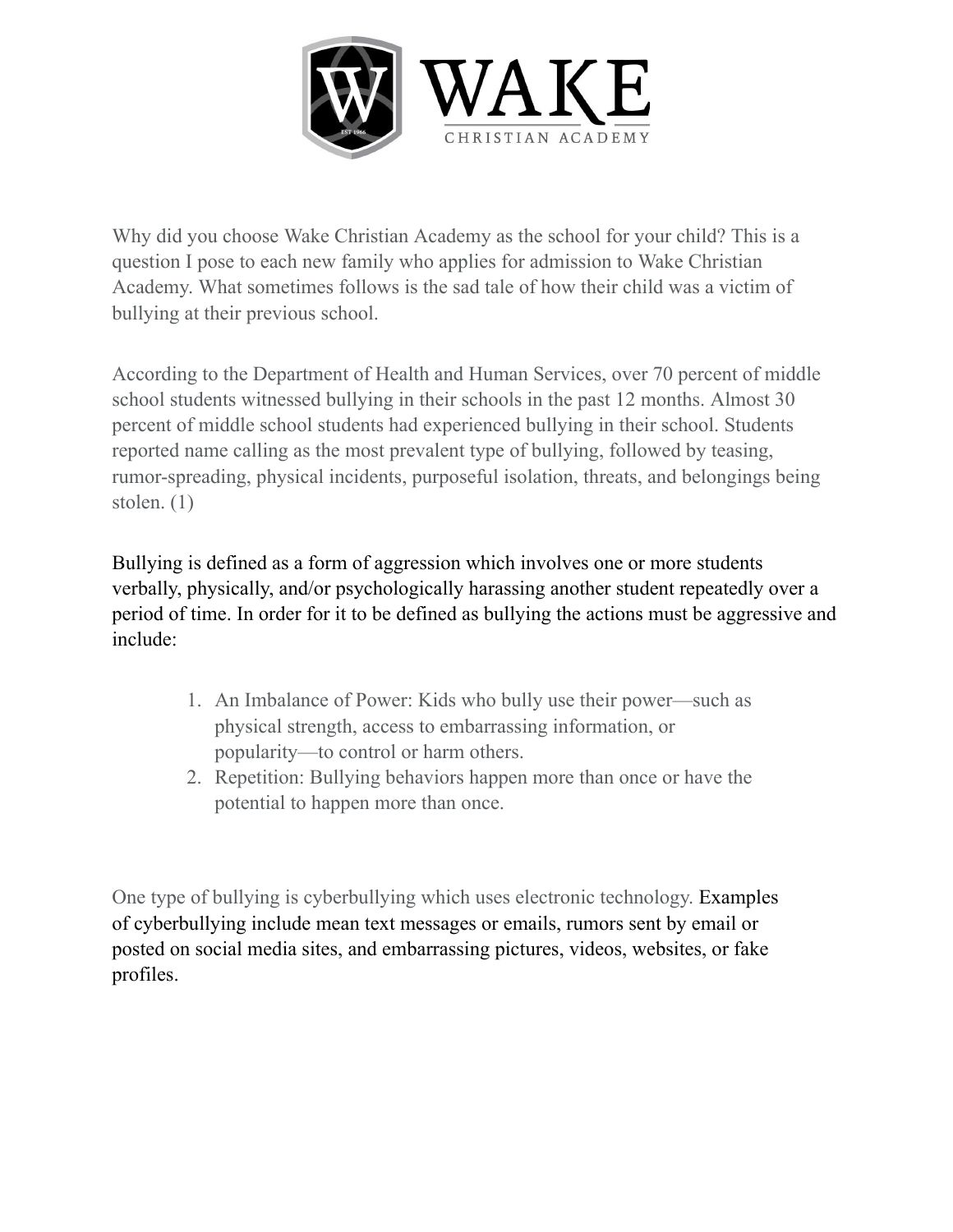

At Wake Christian Academy we attempt to resolve all conflict regardless of its type or number. We understand that a simple message such as 'Bullying is not tolerated here," is insufficient to resolve all conflict, and as such we take an active and accountable approach. How do we go about this?

## Active approach

- We devote a chapel period each year to the topic of how to treat one another with our actions and words.
- We take each of our students on a local service-oriented mission trip the students work side by side providing manual labor on a variety of projects. This is followed by a chapel time where our school leaders share with the students the importance of working together and serving others. These activities help our students to break down barriers among themselves and focus their attention on a common goal, which is bigger than themselves.
- Our teachers clearly teach that bullying directly contradicts the life and teaching of Jesus Christ
- Our middle school teaching team is exposed to in-service training on identifying and helping students who may experience being bullied.
- During the first three weeks of school, during lunch, our middle school students sit with students they are not familiar with to give them an opportunity to build new friendships.
- In 6th grade bible class, we use tools such as the book *Peacemakers* by Ken Sande. In 7th grade English we study the book *Wounded Spirit* by Frank Peretti. Both of these books provide practical suggestions for how to resolve interpersonal conflict.

Accountable approach

- We secure the safety of the targeted student
- We investigate the situation and then take appropriate remedial action to full address the conflict including prohibiting retaliatory action